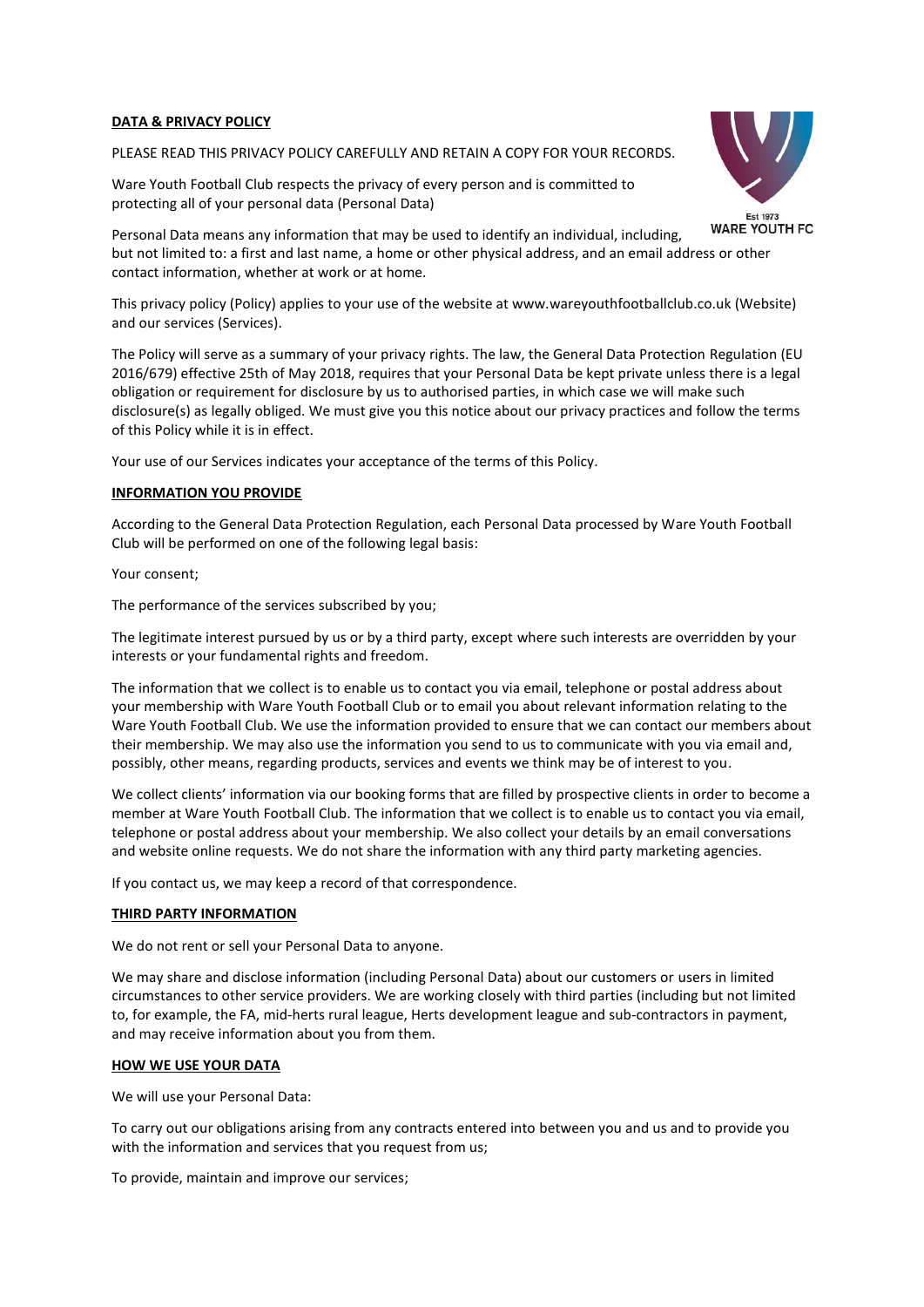To notify you about changes to our services;

To send you notices, updates, security alerts and support and administrative messages;

To respond to your comments, questions and requests and provide customer service;

To ensure that the content from our website is presented in the most effective manner for you and your computer or device;

To administer our website and for internal operations, including troubleshooting, data analysis, research, statistical and survey purposes;

To measure or understand the effectiveness of advertising we serve to you and others, and to deliver relevant advertising to you;

For purposes made clear to you at the time you submit your information (for example to fulfil a request, to provide to provide you with information you have requested about our services);

As part of our efforts to keep our website and services safe and secure.

#### **COOKIES**

Our website and some of our services use cookies and other similar tracking technologies (like web beacons, tags and scripts) to uniquely identify your browser and to gather information about how you interact with the website and services

A cookie is a small text file containing a string of alphanumeric characters that may be placed on your computer or device or web browser when you visit the platform and/or website. When you next visit the platform or website the cookie allows us to distinguish you from other users.

You have the ability to decline cookies by changing the settings on your browser but this might prevent you from benefiting from some elements of our website. You can also consult or destroy cookies if you wish, since they are stored on your hard disk.

## **SECURITY**

The importance of security for all your Personal Data is of great concern to us. Our technical, administrative and physical procedures are designed to protect Personal Data from loss, theft, misuse and accidental, unlawful or unauthorized access, disclosure, alteration, use and destruction.

If you have any questions about the security of your personal information, you can contact us.

#### **YOUR RIGHTS**

The General Data Protection Regulation (GDPR), gives you the right to access your Personal Data. You also may update, correct or delete by contacting [secretary@wareyouthfootballclub.co.uk.](mailto:secretary@wareyouthfootballclub.co.uk)

You are entitled to access your Personal Data if you are:

The data subject; or

A representative of the data subject who has written consent; or

We are not obliged to comply with your request unless we have received:

A request in writing.

Enough information to identify you (or the data subject).

Enough information to identify the information sought.

Once all of the requested information is collated by us, we will review the data to ensure that:

a) The information is clear